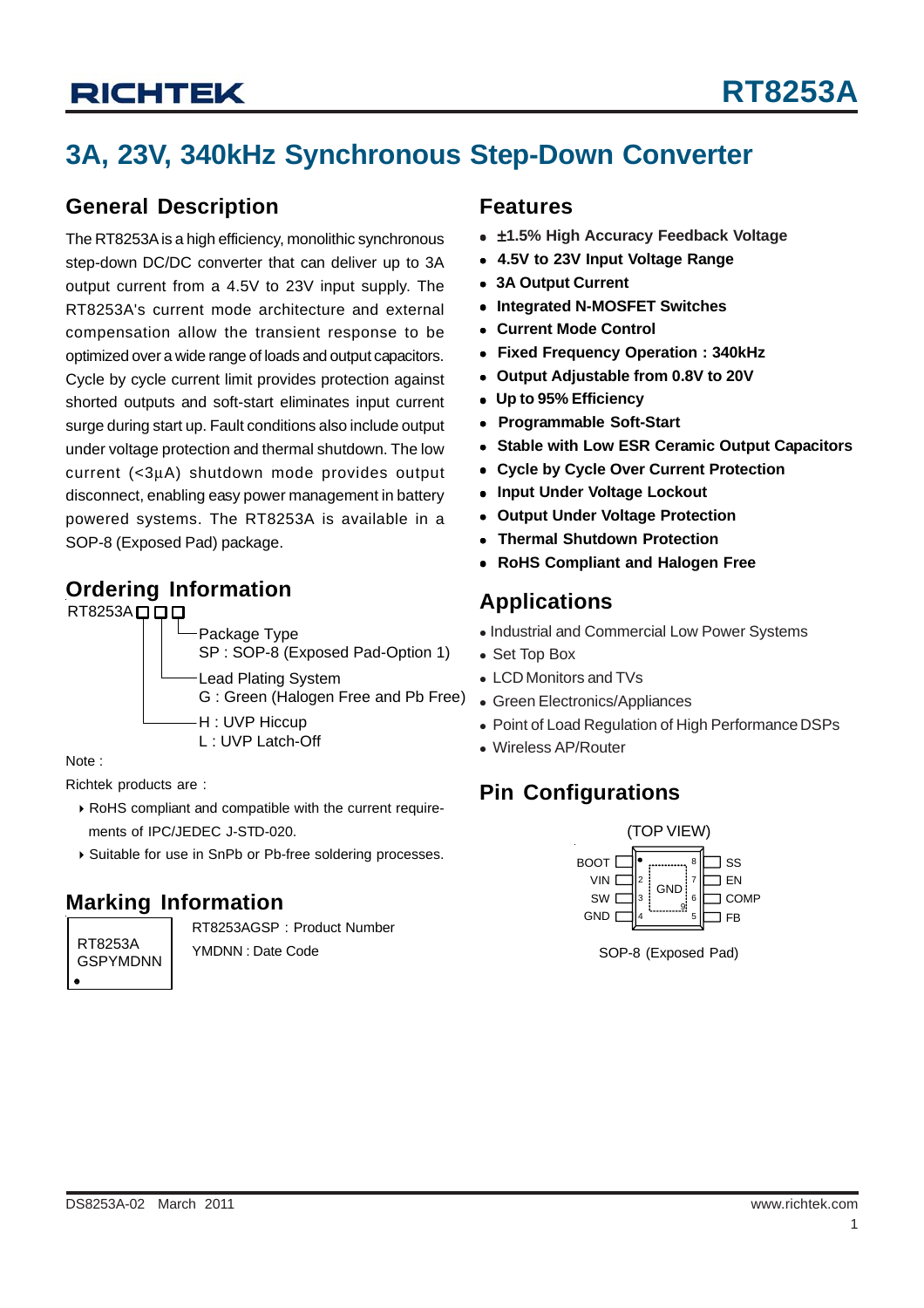

## **Typical Application Circuit**



## **Functional Pin Description**

| Pin No.               | <b>Pin Name</b> | <b>Pin Function</b>                                                                                                                                                                                                                                                             |  |  |  |
|-----------------------|-----------------|---------------------------------------------------------------------------------------------------------------------------------------------------------------------------------------------------------------------------------------------------------------------------------|--|--|--|
|                       | <b>BOOT</b>     | Bootstrap for High Side Gate Driver. Connect 0.1µF or greater ceramic<br>capacitor from BOOT to SW pins.                                                                                                                                                                        |  |  |  |
| 2                     | <b>VIN</b>      | Input Supply Voltage. Must bypass with a suitably large ceramic capacitor.                                                                                                                                                                                                      |  |  |  |
| 3                     | <b>SW</b>       | Phase Node Connect to external L-C filter.                                                                                                                                                                                                                                      |  |  |  |
| 4.<br>9 (Exposed Pad) | <b>GND</b>      | Ground. The exposed pad must be soldered to a large PCB and connected to<br>GND for maximum power dissipation.                                                                                                                                                                  |  |  |  |
| 5                     | FB.             | Feedback Input Pin. This pin is connected to the converter output. It is used to<br>set the output of the converter to regulate to the desired value via an internal<br>resistive divider. For an adjustable output, an external resistive divider is<br>connected to this pin. |  |  |  |
| 6                     | <b>COMP</b>     | Compensation Node. COMP is used to compensate the regulation control<br>loop. Connect a series RC network from COMP to GND. In some cases, an<br>additional capacitor from COMP to GND is required.                                                                             |  |  |  |
|                       | EN.             | Enable Input Pin. A logic high enables the converter; a logic low forces the<br>RT8253A into shutdown mode reducing the supply current to less than $3\mu$ A.<br>Attach this pin to VIN with a 100k $\Omega$ pull up resistor for automatic startup.                            |  |  |  |
| 8                     | SS              | Soft-Start Control Input. SS controls the soft-start period. Connect a capacitor<br>from SS to GND to set the soft-start period. A $0.1\mu$ F capacitor sets the<br>soft-start period to 13.5ms.                                                                                |  |  |  |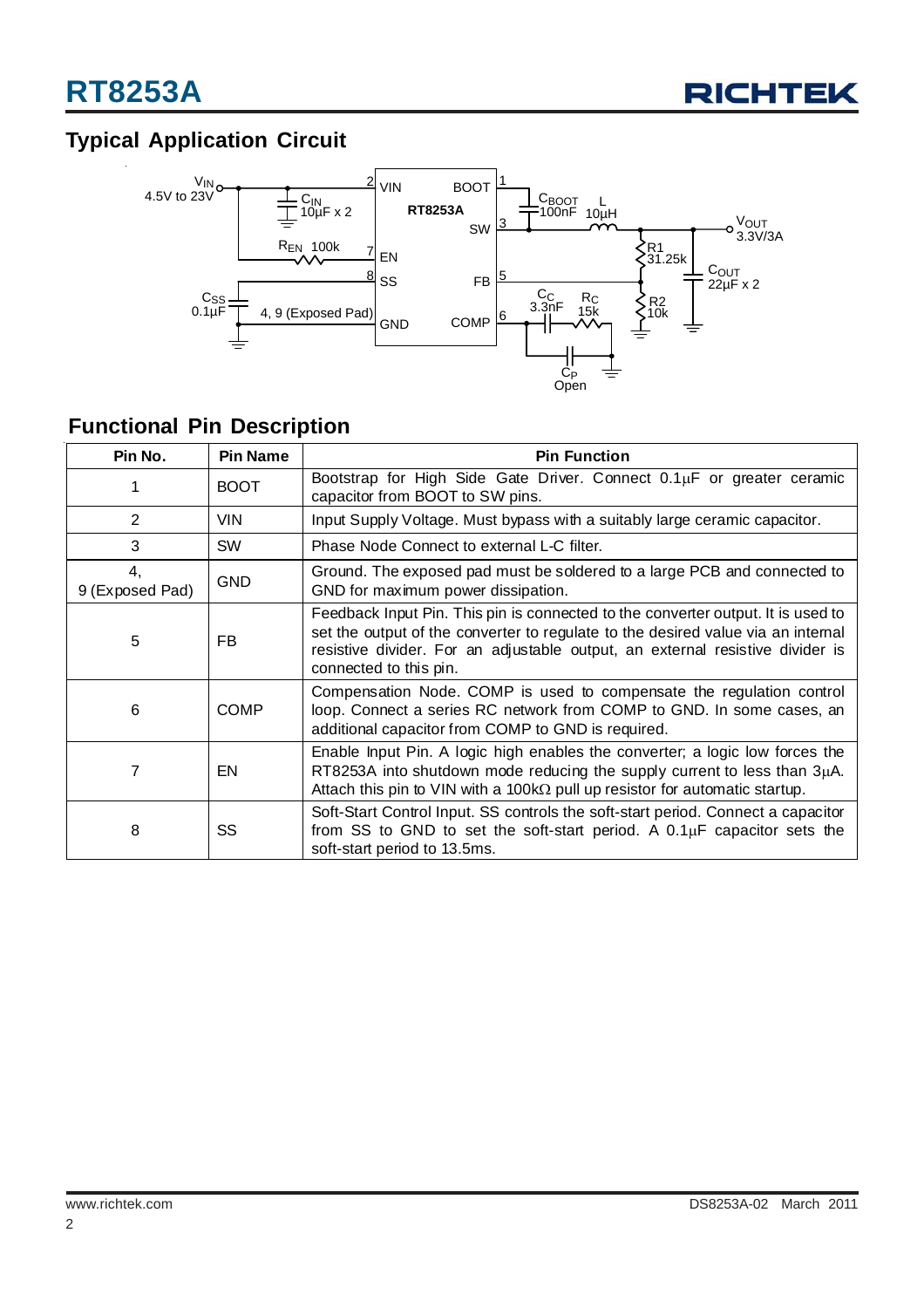## **Function Block Diagram**

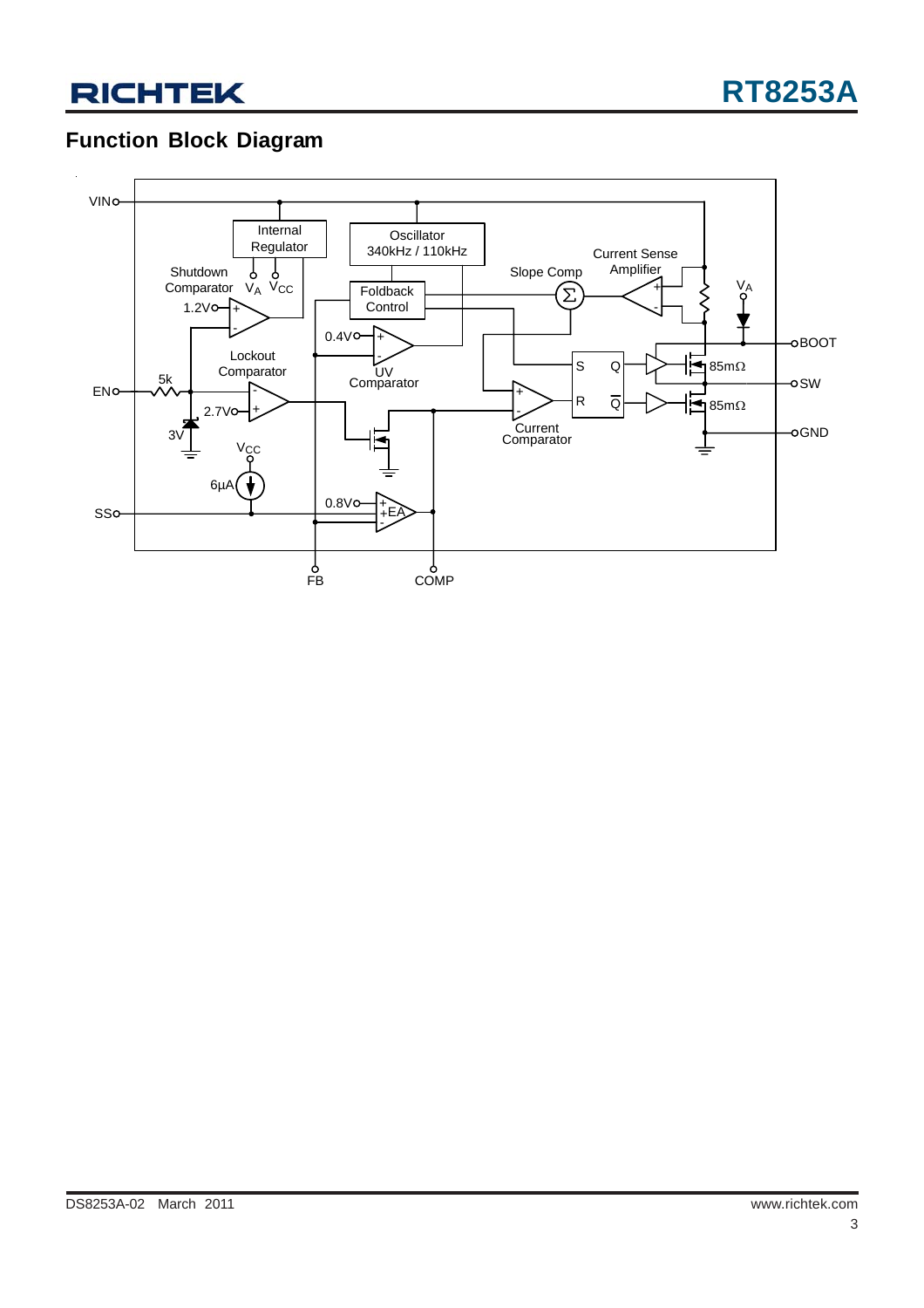

## **Absolute Maximum Ratings** (Note 1)

| • Power Dissipation, $P_D @ T_A = 25^{\circ}C$ |  |
|------------------------------------------------|--|
|                                                |  |
| • Package Thermal Resistance (Note 2)          |  |
|                                                |  |
|                                                |  |
|                                                |  |
|                                                |  |
|                                                |  |
| • ESD Susceptibility (Note 3)                  |  |
|                                                |  |
|                                                |  |

## **Recommended Operating Conditions** (Note 4)

### **Electrical Characteristics**

 $(V_{IN} = 12V, T_A = 25^{\circ}C,$  unless otherwise specified)

| Parameter                                        | <b>Symbol</b>           | <b>Test Conditions</b>                         | Min   | <b>Typ</b> | Max   | Unit      |
|--------------------------------------------------|-------------------------|------------------------------------------------|-------|------------|-------|-----------|
| Shutdown Supply Current                          |                         | $V_{EN} = 0V$                                  | --    | 0.5        | 3     | μA        |
| <b>Supply Current</b>                            |                         | $V_{FN} = 3 V$ , $V_{FR} = 0.9V$               | --    | 0.8        | 1.2   | mA        |
| <b>Feedback Reference</b><br>Voltage             | <b>V<sub>FB</sub></b>   | $4.5V \leq V_{IN} \leq 23V$                    | 0.788 | 0.8        | 0.812 | V         |
| Error Amplifier<br>Transconductance              | <b>GEA</b>              | $\Delta I_C = \pm 10 \mu A$                    | $-$   | 940        | $-1$  | $\mu A/V$ |
| <b>High Side Switch</b><br>On Resistance         | $R_{DS(ON)1}$           |                                                | --    | 85         | $ -$  | $m\Omega$ |
| Low Side Switch<br>On Resistance                 | $R_{DS(ON)2}$           |                                                | --    | 85         | $-$   | $m\Omega$ |
| High Side Switch Leakage<br>Current              |                         | $V_{FN} = 0V$ , $V_{SW} = 0V$                  | --    | $\Omega$   | 10    | μA        |
| <b>Upper Switch Current Limit</b>                |                         | Min. Duty Cycle,<br>$V_{BOOT} - V_{SW} = 4.8V$ | --    | 5.8        | $ -$  | A         |
| <b>COMP to Current Sense</b><br>Transconductance | <b>gcs</b>              |                                                | --    | 5.6        | $ -$  | AVV       |
| <b>Oscillation Frequency</b>                     | f <sub>OSC1</sub>       |                                                | 300   | 340        | 380   | kHz       |
| <b>Short Circuit Oscillation</b><br>Frequency    | f <sub>OSC2</sub>       | $VFB = 0V$                                     | --    | 110        | $-1$  | kHz       |
| Maximum Duty Cycle                               | <b>D</b> <sub>MAX</sub> | $V_{FB} = 0.7V$                                | --    | 93         | $ -$  | %         |
| Minimum On Time                                  | t <sub>ON</sub>         |                                                | ۰.    | 100        | $- -$ | ns        |

*To be continued*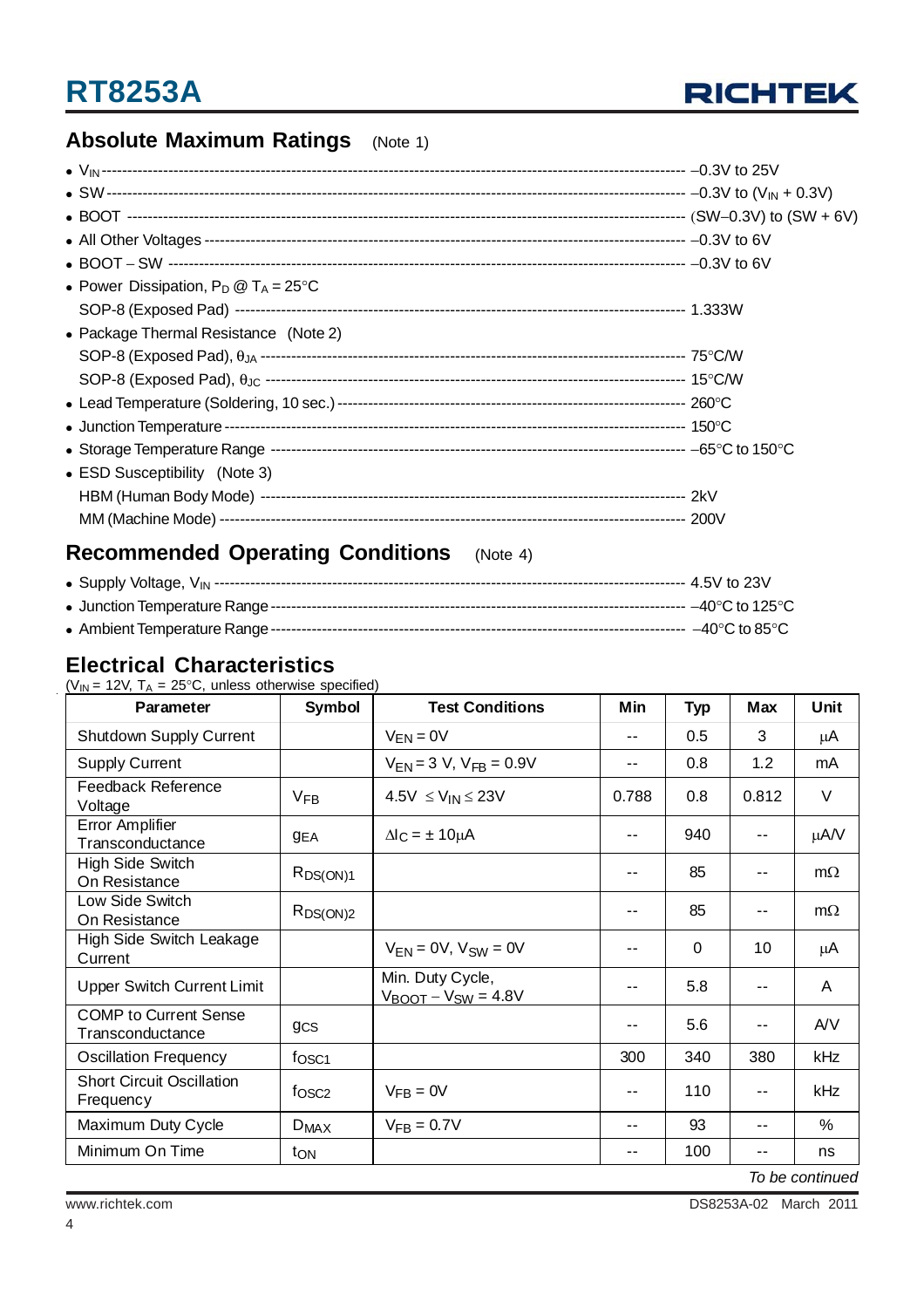| <b>Parameter</b>                                           |            | Symbol                     | <b>Test Conditions</b> | Min   | <b>Typ</b>               | <b>Max</b> | Unit      |
|------------------------------------------------------------|------------|----------------------------|------------------------|-------|--------------------------|------------|-----------|
| Input Under Voltage Lockout<br>Threshold                   |            |                            | $V_{IN}$ Rising        | 3.8   | 4.2                      | 4.5        | V         |
| Input Under Voltage Lockout<br><b>Threshold Hysteresis</b> |            |                            |                        | --    | 320                      | $\sim$     | mV        |
| <b>EN Threshold</b><br>Voltage                             | Logic-High | V <sub>IH</sub>            |                        | 2.7   | $-$                      | 5.5        | V         |
|                                                            | Logic-Low  | $V_{IL}$                   |                        | $- -$ | $\overline{\phantom{a}}$ | 0.4        |           |
| <b>Soft-Start Current</b>                                  |            | Iss                        | $V_{SS} = 0V$          | $- -$ | 6                        | $\sim$     | μA        |
| Soft-Start Period                                          |            | $t_{SS}$                   | $C_{SS} = 0.1 \mu F$   | --    | 13.5                     | $\sim$     | ms        |
| <b>Thermal Shutdown</b>                                    |            | $\mathsf{T}_{\mathsf{SD}}$ |                        | --    | 150                      | --         | $\circ$ C |

- **Note 1.** Stresses listed as the above "Absolute Maximum Ratings" may cause permanent damage to the device. These are for stress ratings. Functional operation of the device at these or any other conditions beyond those indicated in the operational sections of the specifications is not implied. Exposure to absolute maximum rating conditions for extended periods may remain possibility to affect device reliability.
- **Note 2.**  $\theta_{JA}$  is measured in natural convection at  $T_A = 25^\circ \text{C}$  on a high effective thermal conductivity four-layer test board of JEDEC 51-7 thermal measurement standard. The measurement case positions of  $\theta_{\text{JC}}$  are on the lead of the SOP package and the expose pad for the SOP(Exposed Pad) package.
- **Note 3.** Devices are ESD sensitive. Handling precaution is recommended.
- **Note 4.** The device is not guaranteed to function outside its operating conditions.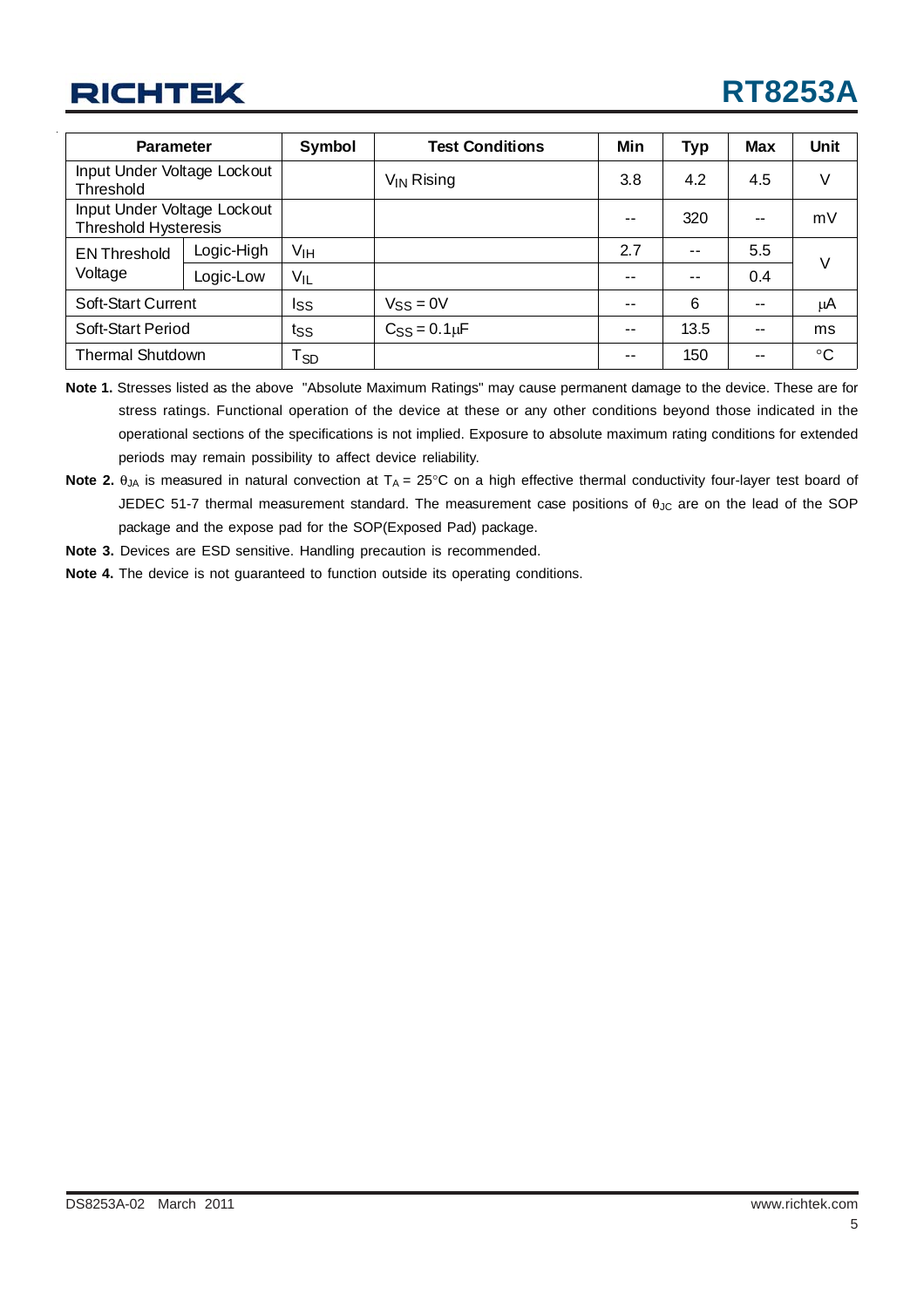

### **Typical Operating Characteristics**











**Output Voltage vs. Load Current**



**Switching Frequency vs. Temperature**

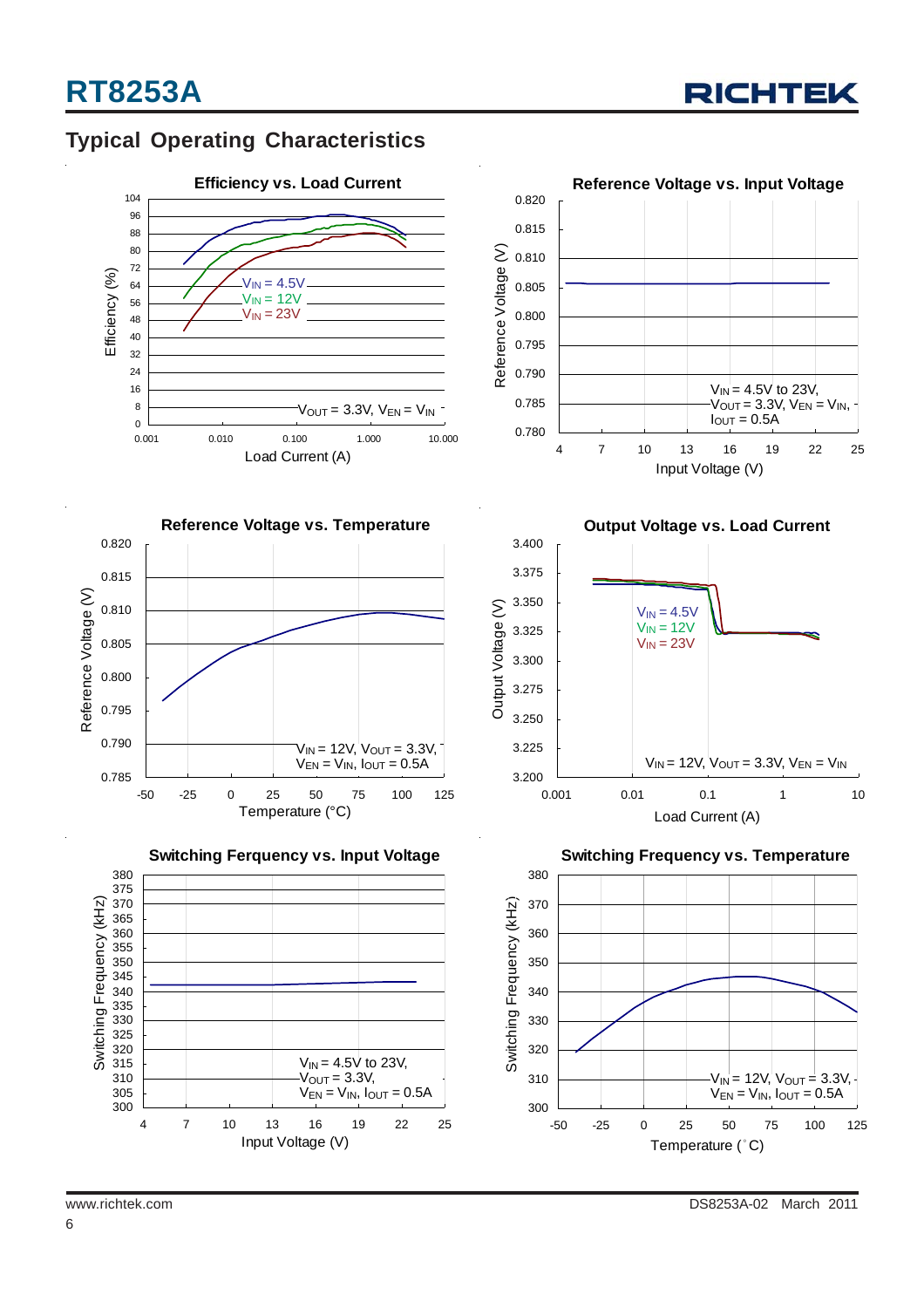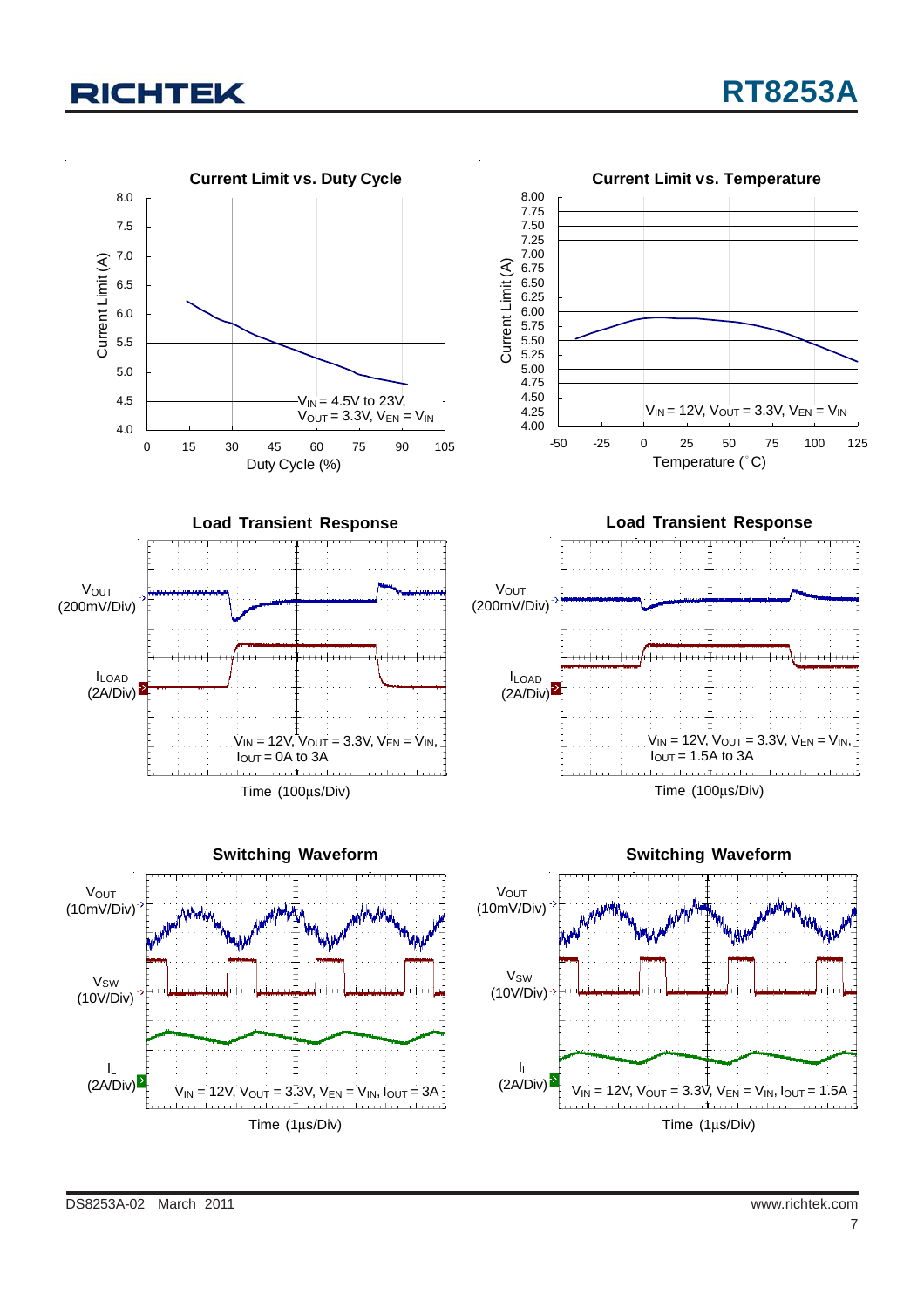







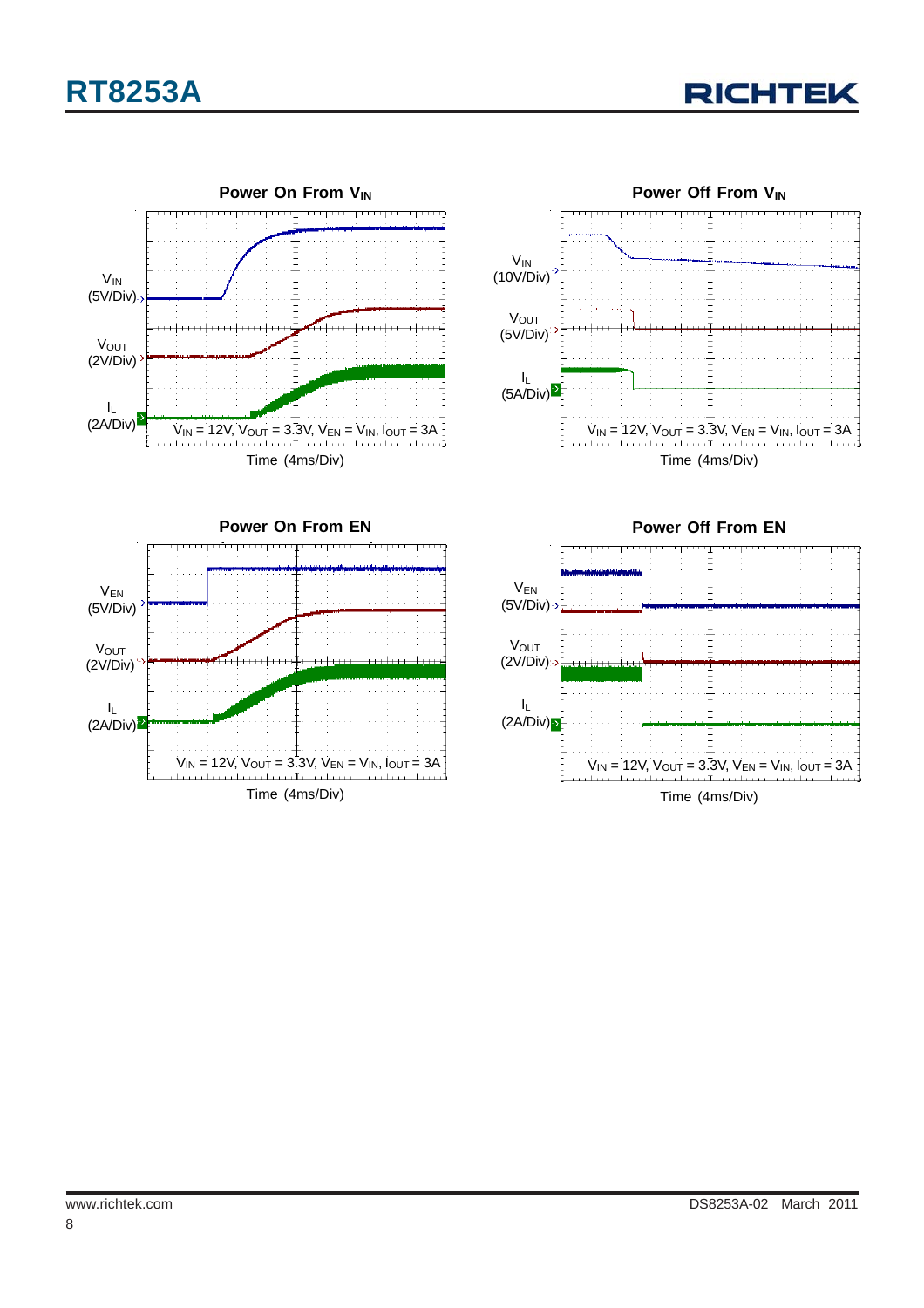### **Application Information**

The RT8253A is a single phase buck PWM converter with internal N-MOSFET switches. It provides single feedback loop, current mode control with fast transient response. An internal 0.8V reference allows the output voltage to be precisely regulated for low output voltage applications. A fixed switching frequency (340kHz) oscillator is integrated to eliminate external component count. The RT8253A also supports programmable soft start function by an external capacitor. Protection features include over current protection, under voltage protection and input Under Voltage Lockout (UVLO).

#### **PWM Operation**

The RT8253A utilizes DEM control to improve light load efficiency. Depending on the load current, the controller automatically operates in Diode Emulation Mode (DEM) or in Continuous Conduction Mode (CCM) with fixed frequency PWM.

At light load condition, the RT8253A automatically operates in diode emulation mode to reduce switching frequency to improve efficiency. As the output current decreases from heavy load condition, the inductor current decreases, and eventually the inductor valley current decreases to zero, which is the boundary between continuous conduction mode and discontinuous conduction mode. By emulating the behavior of diodes, the low side MOSFET allows only partial negative current to flow when the inductor freewheeling current becomes negative. As the load current further decreases, it takes longer and longer to discharge the output capacitor to the level that allows the next UGATE on-time to begin. When the output current increases from light load to heavy load, the switching frequency increases to the CCM value as the inductor current reaches the continuous conduction condition. The controller will then operate in continuous conduction mode with 340kHz fixed PWM switching frequency.

#### **Output Voltage Setting**

Connect a resistive voltage divider at the FB pin between  $V<sub>OUT</sub>$  and GND to adjust the respective output voltage between 0.8V and 20V (Figure 1). Choose R2 to be approximately 10kΩ, and solve for R1 using the equation :

$$
V_{\text{OUT}} = V_{\text{FB}} \times \left(1 + \left(\frac{R1}{R2}\right)\right)
$$
  
where  $V_{\text{FB}}$  is 0.8V (typ.).



VOUT

Figure 1. Setting  $V_{\text{OUT}}$  with a Resistive Voltage Divider

#### **External Bootstrap Diode & Capacitor**

The bootstrap capacitor must be 0.1μF and located between the BOOT pin and SW pin. This capacitor provides the gate driver voltage for the high side MOSFET and should be a high quality ceramic type with X7R or X5R grade dielectric for temperature stability.

An external bootstrap diode may enhance the efficiency of the regulator and it is recommended to add one between an external 5V source and the BOOT pin (Figure 2). The applicable conditions of the external bootstrap diode are as follows :

- Input voltage is lower than 5.5V; and
- OUT IN • Duty cycle is high:  $D = \frac{V_{OUT}}{V_{IN}} > 65\%$

In these cases, the external 5V source can be a fixed 5V from the system or the output of the RT8253A. Note that the external boot voltage must be lower than 5.5V.



Figure 2. External Bootstrap Diode & Capacitor

#### **Chip Enable and Disable**

The EN pin is the RT8253A enable input. Drive EN below the precise input falling edge trip level to place the RT8253A in its low power shutdown state. The RT8253A quiescent current drops to lower than 3μA while in shutdown. When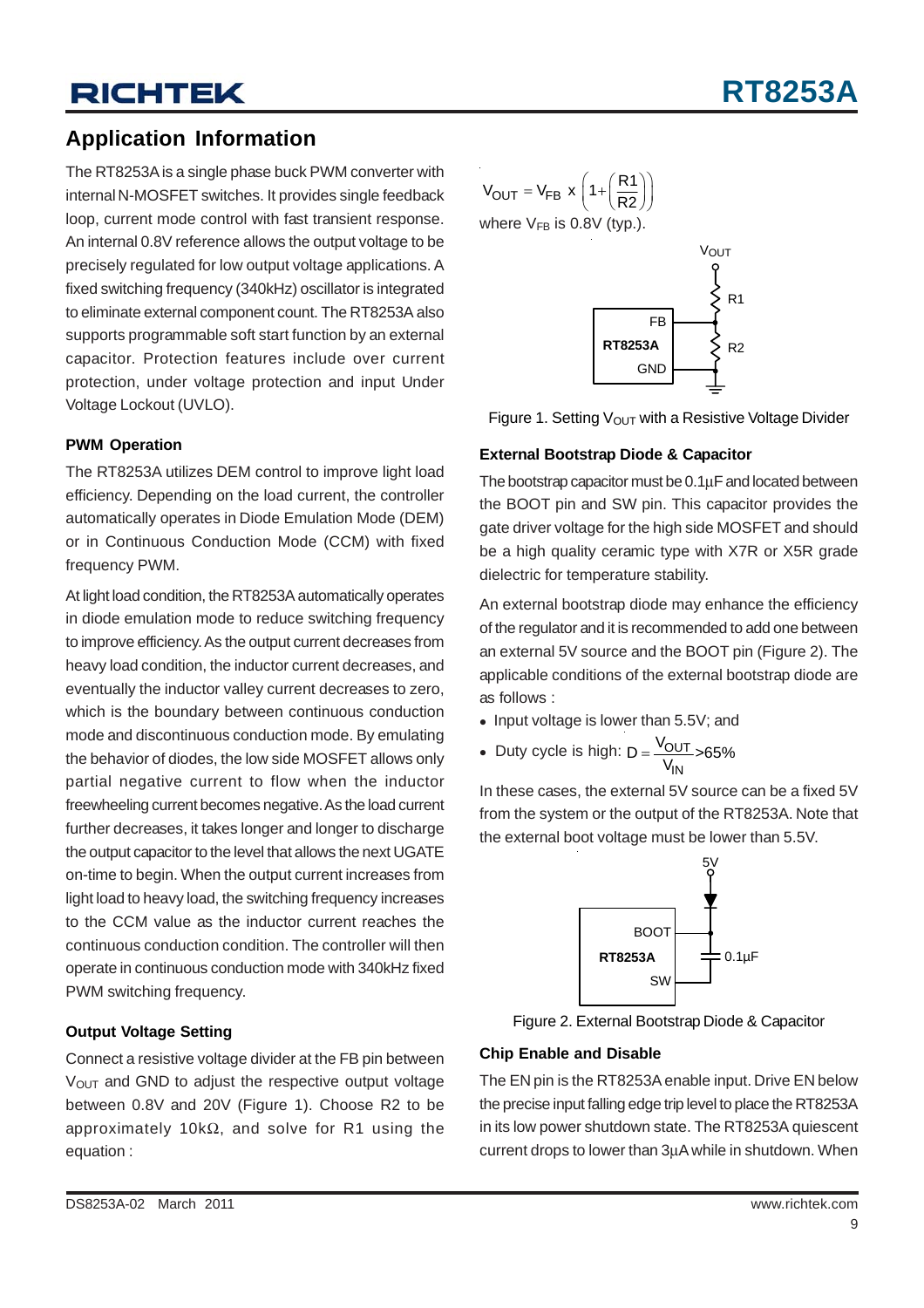# **RT8253A**

shutdown mode is activated, the RT8253A will stop switching. The accurate 0.4V falling edge threshold on the EN pin can be used to detect a specific analog voltage level and to shutdown the device. Once in shutdown, the 2.7V rising edge threshold must be triggered to reactivate the power up sequence. For external timing control (e.g. RC), the EN pin can also be externally pulled high by adding a  $R_{FN}^*$  resistor and  $C_{FN}^*$  capacitor from the VIN pin. For general applications, the EN pin is externally pulled high by adding a 100kΩ from the VIN pin (see Figure 3).

#### **UVLO Protection**

The RT8253A has an input under voltage lockout protection (UVLO). If the input voltage exceeds the UVLO rising threshold voltage (4.2V typ.), the converter will reset and prepare the PWM for operation. If the input voltage falls below the UVLO falling threshold voltage during normal operation, the device will stop switching. The UVLO rising and falling threshold voltage has a hysteresis to prevent noise caused reset.

#### **External Soft-Start (SS)**

It is highly recommended to program the soft start time externally because it is not included internally. The RT8253A effectively uses the lower voltage of the internal voltage reference or the SS pin voltage as the power supply's reference voltage which is fed into the error amplifier and regulate accordingly. A capacitor  $(C_{SS})$ between the SS pin and ground implements a soft start time. The RT8253A has an internal pull up current source of 6μA that charges the external soft start capacitor. The equation for the soft start time is shown below :

$$
t_{SS} = \frac{C_{SS} \times V_{REF}}{I_{SS}}
$$

where  $V_{REF}$  is 0.8V and  $I_{SS}$  current is 6µA.

Generally, a 0.1μF capacitor is used and the soft start time will be 13.5ms (typ.)

#### **Under Voltage Protection**

#### **Hiccup Mode**

For the RT8253AH, Hiccup Mode Under Voltage Protection (UVP) function is provided. When the FB voltage drops below half of the feedback voltage,  $V_{FB}$ , the UVP function will be triggered and the RT8253AH will shut down for a

#### **Latch Off Mode**

For the RT8253AL, Latch Off Mode Under Voltage Protection (UVP) function is provided. When the FB voltage drops below half of the feedback voltage,  $V_{FB}$ , the UVP function will be triggered and the RT8253AL will shut down in Latch Off Mode. In shutdown condition, the RT8253AL can only be reset through EN or power input  $V_{IN}$ .

#### **Input Inrush Current**

To calculate the input inrush current, the following equation can be used :

$$
I_{INRUSH} = \frac{C_{OUT} \times V_{OUT}}{t_{SS}}
$$

where  $I_{INRUSH}$  is the input current during start up,  $C_{OUT}$  is the total output capacitance,  $V_{\text{OUT}}$  is the desired output voltage, and  $t_{SS}$  is the soft start time. If the inrush current is higher than the current limit level, current limit will be triggered.

#### **Inductor Selection**

The switching frequency (on-time) and operating point (% ripple or LIR) determine the inductor value as shown below :

$$
L = \frac{V_{OUT}x(V_{IN} - V_{OUT})}{f_{SW}x LIR \times I_{LOAD(MAX)} \times V_{IN}}
$$

where LIR is the ratio of the peak to peak ripple current to the average inductor current.

Find a low loss inductor having the lowest possible DC resistance that fits in the allotted dimensions. Ferrite cores are often the best choice, although powdered iron is inexpensive and can work well at 200kHz. The core must be large enough not to saturate at the peak inductor current  $(I<sub>PEAK</sub>)$ :

 $I_{PEAK} = I_{LOAD(MAX)} + [(LIR/2) \times I_{LOAD(MAX)}]$ 

The calculation above shall serve as a general reference. To further improve transient response, the output inductor can be reduced further. This needs to be considered along with the selection of the output capacitor.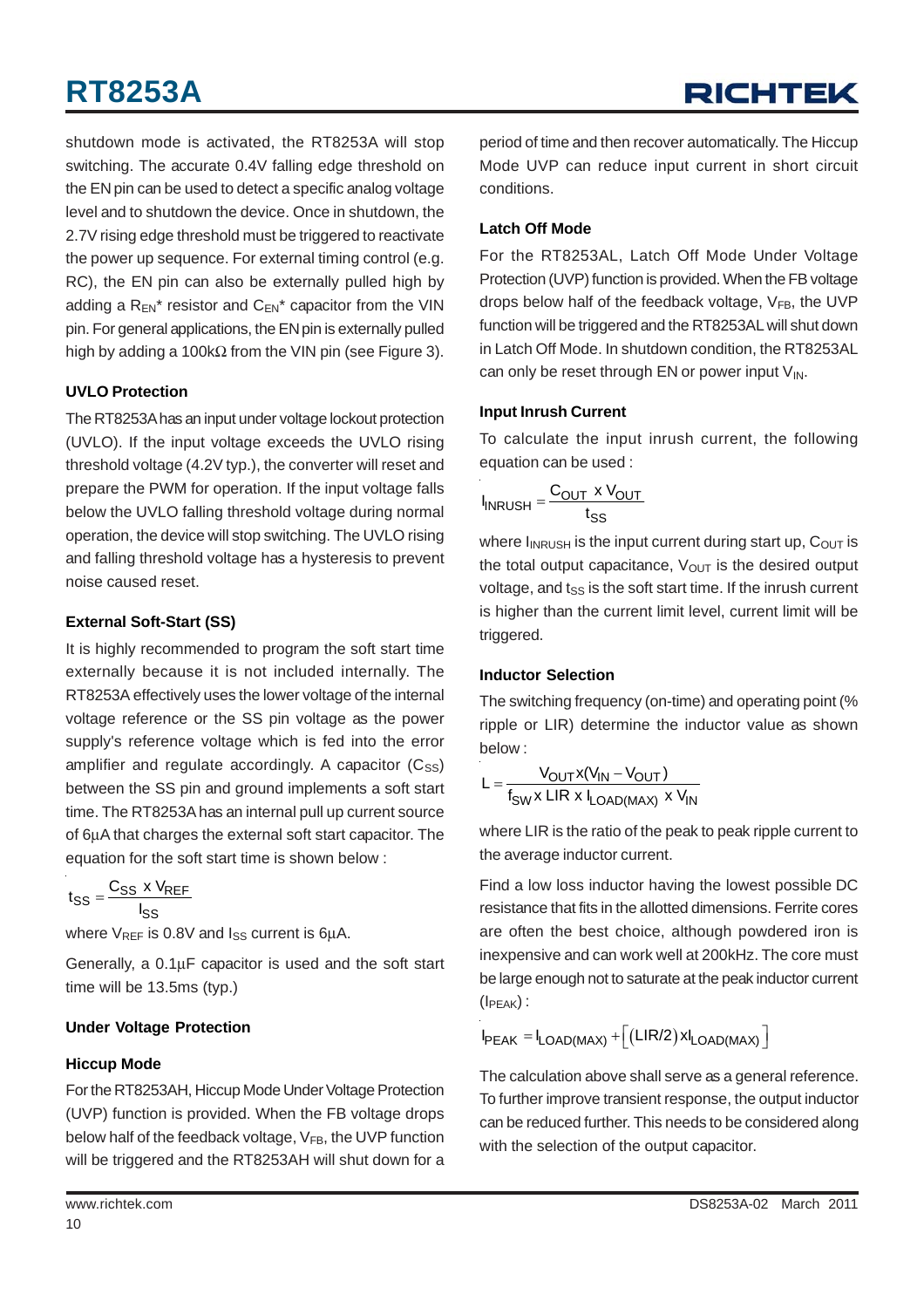#### **Input Capacitor Selection**

Voltage rating and current rating are the key parameters in selecting the input capacitor. Generally, the input capacitor should have a voltage rating 1.5 times greater than the maximum input voltage to be considered a conservatively safe design.

The input capacitor is used to supply the input RMS current, which can be approximately calculated using the following equation :

$$
I_{IN\_RMS} = I_{LOAD} \times \sqrt{\frac{V_{OUT}}{V_{IN}}} \times \left(1 - \frac{V_{OUT}}{V_{IN}}\right)
$$

The next step is to select a proper capacitor for RMS current rating. For a good design use more than one capacitor with low Equivalent Series Resistance (ESR) in parallel to form a capacitor bank.

#### **Output Capacitor Selection**

The output capacitor and inductor form a low pass filter in the buck topology. In steady state condition, the ripple current flowing into/out of the capacitor results in ripple voltage. The output voltage ripple  $(V_{p-p})$  can be calculated by the following equation.

$$
V_{P-P} = LIR \times I_{LOAD(MAX)} \times \left( ESR + \frac{1}{8 \times C_{OUT} \times f_{SW}} \right)
$$

When load transient occurs, the output capacitor supplies the load current before the controller can respond. Therefore, the ESR will dominate the output voltage sag during load transient. The output voltage undershoot  $(V<sub>SAG</sub>)$ can be calculated by the following equation :

 $V_{\text{SAG}} = \Delta I_{\text{LOAD}}$  x ESR

For a given output voltage sag specification, the ESR value can be determined.

Another parameter that has influence on the output voltage sag is the equivalent series inductance (ESL). The rapid change in load current results in di/dt during transient. Therefore ESL contributes to part of the voltage sag. Use a capacitor that has low ESL to obtain better transient performance. Generally, using several capacitors connected in parallel will have better transient performance than using one single capacitor for the same total ESR.

Unlike the electrolytic capacitor, the ceramic capacitor has relatively low ESR and can reduce the voltage deviation during load transient. However, the ceramic capacitor can only provide low capacitance value. Therefore, using a mixed combination of electrolytic capacitor and ceramic capacitor can also have better transient performance.

#### **EMI Consideration**

Since parasitic inductance and capacitance effects in PCB circuitry would cause a spike voltage on the SW pin when high side MOSFET is turned on/off, this spike voltage on SW may impact EMI performance in the system. In order to enhance EMI performance, there are two methods to suppress the spike voltage. One method is to place an R-C snubber between SW and GND and locate them as close as possible to the SW pin (see Figure 3). Another way is adding a resistor in series with the bootstrap capacitor,  $C_{\text{ROT}}$ , but this will decrease the driving capability to the high side MOSFET. It is strongly recommended to reserve the R-C snubber during PCB layout for EMI improvement. Moreover, reducing the SW trace area and keeping the main power in a small loop will be helpful for EMI performance. For detailed PCB layout guideline, please refer to the section on Layout Consideration.



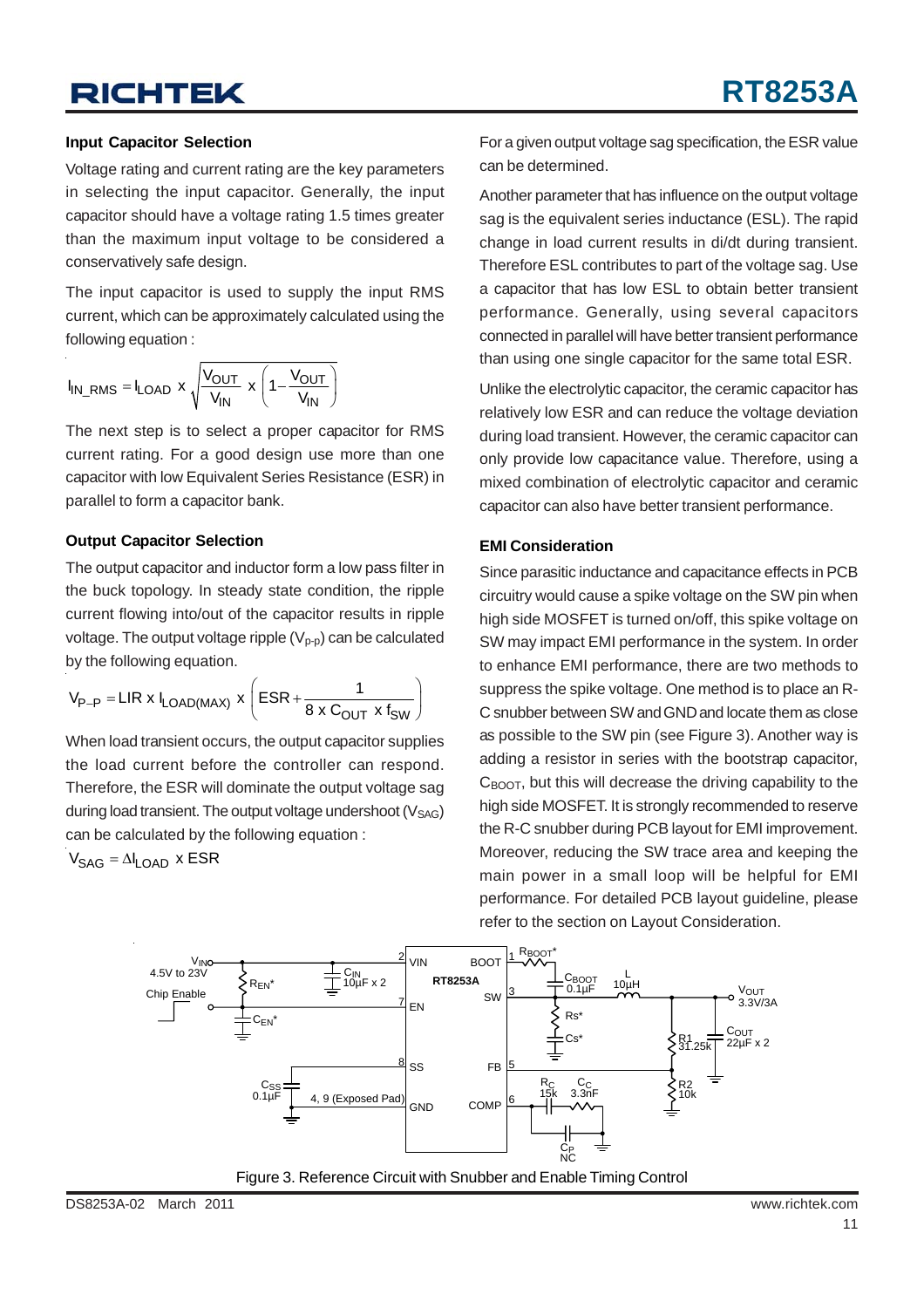# **RT8253A**

#### **Thermal Shutdown**

The device implements an internal thermal shutdown function to protect itself when the junction temperature exceeds 150°C. The thermal shutdown forces the device to stop switching when the junction temperature exceeds the thermal shutdown threshold. Once the die temperature decreases below 150°C, the device reinstates the power up sequence.

#### **Loop Compensation**

The RT8253A is a current mode converter and requires external compensation to have an accurate output voltage regulation with fast transient response. The main concern of compensation deals with the position of the capacitor ESR zero and mid frequency to high frequency gain boost.

The RT8253A uses a high gain Operational Transconductance Amplifier (OTA) as the error amplifier. As Figure 4 shows, the OTA works as the voltage controlled current source. The characteristic of OTA is shown as below :

 $GM = \frac{\Delta I_{OUT}}{\Delta V_M}$ , where  $\Delta V_M = (V+) - (V-)$ and  $\Delta {\rm V}_{\rm COMP}$  =  $\Delta {\rm I}_{\rm OUT}$  x  ${\rm Z}_{\rm OUT}$ 



Figure 4. Operational Transconductance Amplifier, OTA

Figure 5 shows a typical buck control loop using Type-II compensator. The control loop consists of the power stage, current comparator and a compensation network. The current comparator compares V<sub>COMP</sub> with the sum of current sense and slope comp to provide Pulse Width Modulated (PWM) gate driving signal with the oscillator. The PWM wave is smoothed out by the output filter, L and  $C_{\text{OUT}}$ . The output voltage ( $V_{\text{OUT}}$ ) is sensed and fed to the inverting input of the error amplifier.



Г

Figure 5. Typical Current Mode Buck Converter with Type-II Compensator

The modulator transfer function is the small signal transfer function of  $V_{\text{OUT}}/V_{\text{COMP}}$  (output voltage over the error amplifier output). According to the derivation of the Ridley's thesis, the transfer function is dominated by a DC gain, a double pole, a low frequency pole, and an ESR zero as shown in Figure 6.

$$
\frac{V_{OUT}}{V_{COMP}} \cong R_{LOAD} \times g_{CS}
$$
\n
$$
\times \frac{1}{1 + \frac{R_{LOAD} \times T_S}{L} \times [m_C \times (1 - D) - 0.5]}
$$
\n
$$
\times F_p(s) \times F_h(s)
$$

where  $R_{LOAD}$  is the load resistor;  $g_{CS}$  is the current sense transconductance;  $m<sub>C</sub>$  is the slope comp value; D is the duty cycle;  $T<sub>S</sub>$  is the switching period. And :

$$
F_p(s) = \frac{1 + sC_{OUT} \times ESR}{1 + \frac{s}{\omega_p}}
$$

where

$$
\omega_{p} = \frac{1}{C_{OUT} \times R_{LOAD}} + \frac{T_{S}}{L \times C_{OUT}}
$$

$$
\times [m_{c} \times (1 - D) - 0.5]
$$

And

$$
F_h(s) = \frac{1}{1 + \frac{S}{\omega_h \mathbf{Q}_p} + \frac{S^2}{\omega_h^2}}
$$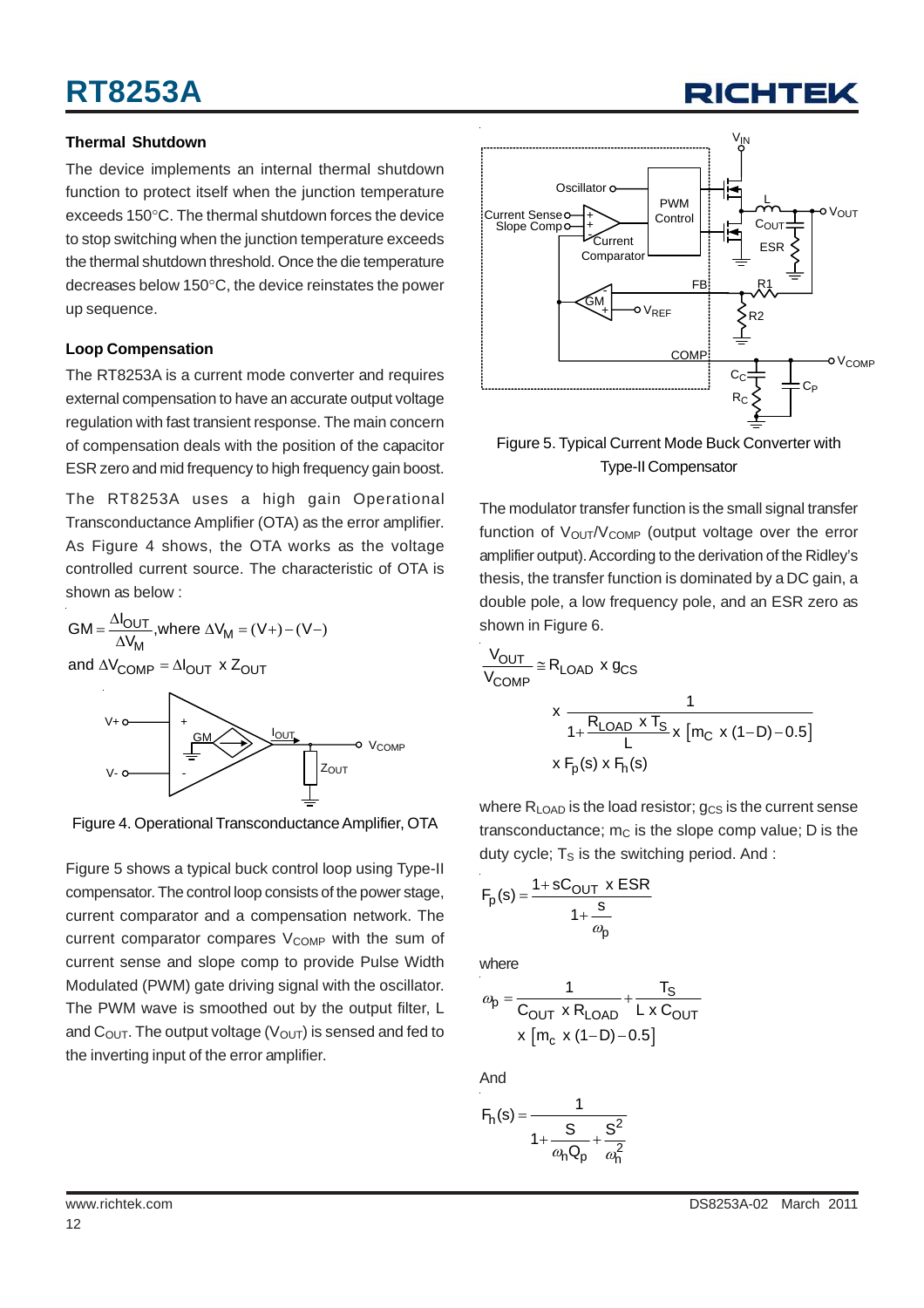where

$$
Q_p = \frac{1}{\Pi \times [m_c \times (1-D) - 0.5]}
$$
  

$$
\omega_n = \frac{\Pi}{T_S}
$$

The goal of the compensation network is to provide adequate phase margin (usually greater than 45 degrees) and the highest bandwidth (0dB crossing frequency). It is also recommended to manipulate loop frequency response that its gain crosses over 0dB at a slope of -20dB/dec.

According to Figure 5, the compensation network frequency is shown as below :

$$
f_{P1} = 0
$$
\n
$$
f_{P2} = \frac{1}{2\pi x R_C x \left(\frac{C_P x C_C}{C_P + C_C}\right)}
$$
\n
$$
fz = \frac{1}{2\pi x C_C x R_C}
$$

Determining the 0dB crossing frequency (f<sub>C</sub>, control loop bandwidth) is the first step of compensator design. Usually,  $f<sub>C</sub>$  is set to 0.1 to 0.5 times switching frequency. The second step is to calculate the open loop modulator gain and find out the gain loss at  $f<sub>C</sub>$ . The third step is to design a compensator gain that can compensate the modulator gain loss at  $f_c$ . The final step is to design  $f_z$  and  $f_{P2}$  to make loop have sufficient phase margin.

 $f<sub>z</sub>$  is designed to cancel the low frequency pole of modulator.  $f_{P2}$  is usually placed below switching frequency (typically, 0.5 to 1 times switching frequency) to eliminate high frequency noise.



Figure 6. Typical Bode Plot of a Current Mode Buck **Converter** 

#### **Thermal Considerations**

For continuous operation, do not exceed absolute maximum junction temperature. The maximum power dissipation depends on the thermal resistance of the IC package, PCB layout, rate of surrounding airflow, and difference between junction and ambient temperature. The maximum power dissipation can be calculated by the following formula :

 $P_{D(MAX)} = (T_{J(MAX)} - T_A)/\theta_{JA}$ 

where  $T_{J(MAX)}$  is the maximum junction temperature,  $T_A$  is the ambient temperature, and  $\theta_{JA}$  is the junction to ambient thermal resistance.

For recommended operating condition specifications of the RT8253A, the maximum junction temperature is 125°C and  $T_A$  is the ambient temperature. The junction to ambient thermal resistance,  $\theta_{JA}$ , is layout dependent. For SOP-8 (Exposed Pad) packages, the thermal resistance,  $\theta_{JA}$ , is 75°C/W on a standard JEDEC 51-7 single layer thermal test board. The maximum power dissipation at  $T_A = 25^{\circ}$ C can be calculated by the following formula :

 $P_{D(MAX)} = (125\degree C - 25\degree C) / (75\degree C/W) = 1.333W$  for SOP-8 (Exposed Pad) package

The maximum power dissipation depends on the operating ambient temperature for fixed  $T_{J(MAX)}$  and thermal resistance,  $θ<sub>JA</sub>$ . For the RT8253A package, the derating curve in Figure 7 allows the designer to see the effect of rising ambient temperature on the maximum power dissipation.



Figure 7. Derating Curve for RT8253A Package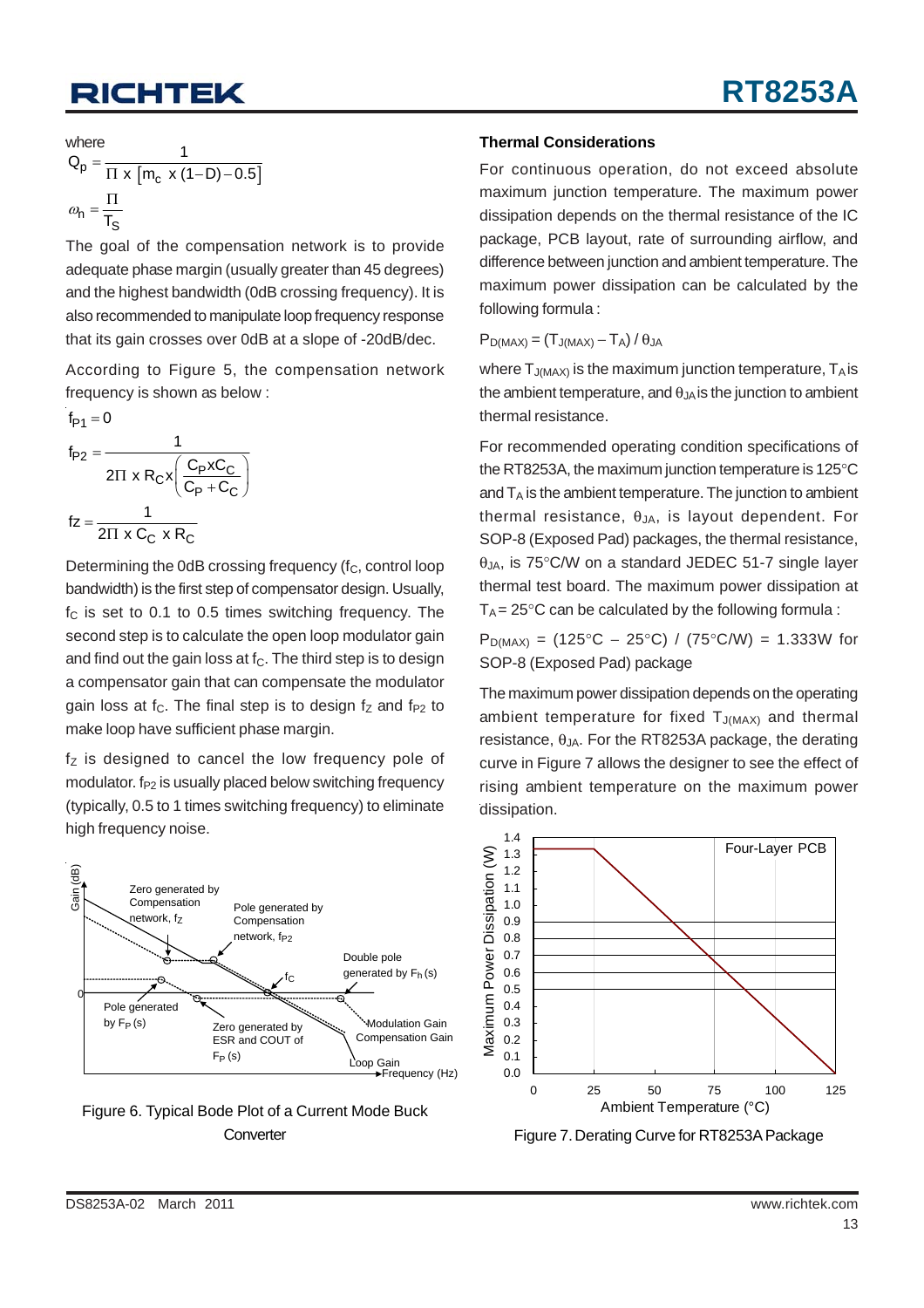# **RT8253A**

# RICHTEK

#### **Layout Considerations**

Layout is very important in high frequency switching converter design. PCB could radiate excessive noise and contribute to the converter instability with improper layout. Certain points must be considered before starting a layout using the RT8253A (Figure 8).

- $\triangleright$  Keep the traces of the main current paths as short and wide as possible.
- $\triangleright$  Put the input capacitor as close as possible to the device pins (VIN and GND).
- ▶ SW node is with high frequency voltage swing and should be kept at small area. Keep sensitive components away from SW node to prevent stray capacitive noise pick up.
- ▶ Ensure all feedback network connections are short and direct. Place the feedback network and compensation components are close to the chip as possible.
- $\triangleright$  The GND pin and Exposed Pad should be connected to a strong ground plane for heat sinking and noise protection.
- ▶ An example of PCB layout guide is shown in Figure 8 for reference.



Figure 8. PCB Layout Guide